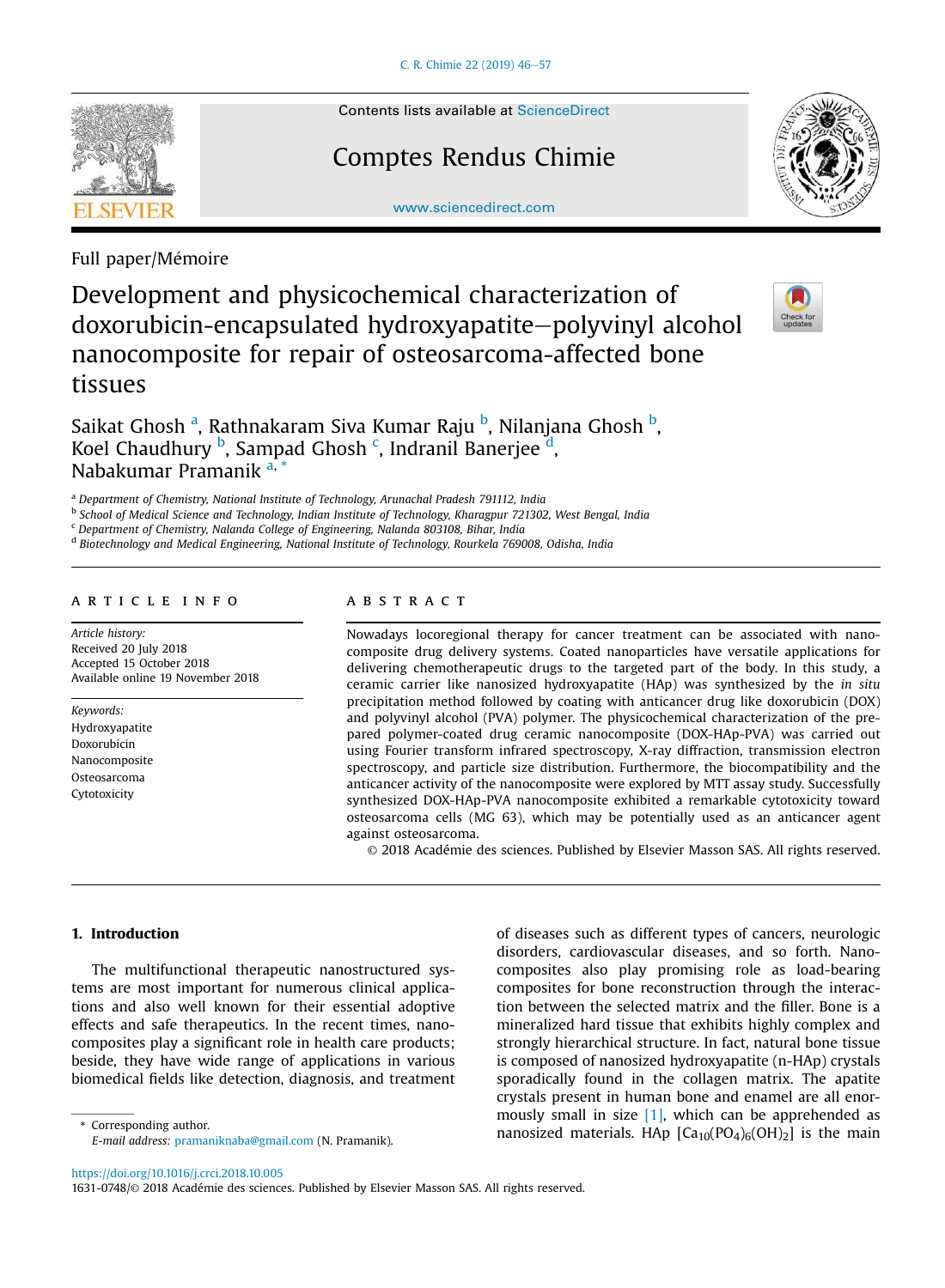mineral component of bone, which retains admirable osteoconductivity, bioactivity, biocompatibility, noninflammatory, and nontoxic properties and thus has been considered as the primary choice of material for orthopedic applications [2]. Owing to its high stability, HAp is used as a potent ceramic material. In addition, various utilities of HAp were found as lifesaving medicines, stabilizer, dentifrices, and nutrient supplements. Recently, HAp has gained a great attention toward the nanofiller of a polymer matrix nanocomposite. Basically HAp is a calcium phosphate compound, where the molar ratio of Ca/P is 1.67. HAp can also be used as a nanodrug carrier material in different biotechnological applications. Furthermore, HAp nanocomposite has been used to treat various types of major bone diseases including osteosarcoma [3], osteoporosis [4], osteomyelitis [5], osteoporosis [6], osteonecrosis [7], and so forth. In recent times, a keen interest has been raised toward the development of drug delivery systems and the first line chemotherapeutic for osteosarcoma. Osteosarcoma is a typical bone cancer most commonly found in young adults. A few research studies have been executed to treat different cancer cells by an anticancer drug doxorubicin (DOX)-coated HAp nanocomposite [8,9]. DOX is a common anticancer drug used in chemotherapy. DOX can be classified as anthracycline antibiotic. Basically DOX interacts with DNA and interferes with the nucleic acid synthesis, which produces a remarkable effect on DNA transcription [10]. Internal fixation by inhibiting tumor cells with the help of chemotherapy or radiation is not sufficient to manage bone metastases [11]. Increasing the structural strength and rapid release of high concentration anticancer drug to the targeted or infected site are also needed  $[12]$ , which may be produced by DOX-encapsulated HAp polyvinyl alcohol (DOX-HAp-PVA) nanocomposite. The present research investigation consists of the development of a novel bioanalogue nanocomposite using PVA as the matrix and n-HAp particles as the filler encapsulate with anticancer drug DOX for osteosarcoma-affected bone tissue repair. The prior use of PVA as a matrix is because PVA is a synthetic water-soluble polymer and the presence of hydroxyl groups in PVA indicates the backbone chains of this polymer are highly interconnected by hydrogen bonds, which represent its outstanding chemical resistance character. Because of the hydrophilicity of PVA, it can make strong interaction with the hydroxyl groups present on the surface of the HAp, and this is evident that PVA can be ideal for scaffold formation [13]. Moreover, PVA is biocompatible [14] and it can improve the durability and the mechanical properties of HAp. High elastic modulus of PVA is the cause, which makes PVA as a polymer of choice in various biocomposite preparations  $[14,15]$ . Beside these, PVA is used as a potent biomaterial for the replacement of diseased or damaged articular cartilage and in a fixation method of arthritic applications for better adhesion [15]. After encapsulation, the synthesized materials have been characterized through Fourier transform infrared (FTIR) spectroscopy, X-ray diffraction (XRD), transmission electron microscopy (TEM), particle size distribution (PSD). Furthermore, the biocompatibility and the anticancer activity of the nanocomposite were measured by MTT

(3-[4,5-dimethylthiazol-2-yl]-2, 5-diphenyltetrazolium bromide) assay study.

#### 2. Materials and methods

#### *2.1. Chemicals*

All chemicals were of analytical grade and were purchased from commercial sources. Calcium nitrate tetrahydrate (98.0%) and diammonium hydrogen *ortho*-phosphate (98.5%) were procured from Rankem, RFCL, India. PVA (98%) of average molecular weight 85,000-124,000 was procured from Sigma-Aldrich, India, for nanocomposite formation. Ammonia solution (25%) and absolute ethanol (99.9%) were obtained from Changshu Yangyuan Chemical, China. DOX hydrochloride (95%) was purchased from TCI, Japan.

#### *2.2. Preparation of HAp nanopowder*

HAp was synthesized by using an in situ precipitation method. Stock solution (0.5 M) of each calcium nitrate tetrahydrate  $[Ca(NO<sub>3</sub>)<sub>2</sub> · 4H<sub>2</sub>O]$  and diammonium hydrogen *ortho-phosphate*  $[(NH_4)_2HPO_4]$  was prepared in distilled water.  $[Ca(NO<sub>3</sub>)<sub>2</sub>·4H<sub>2</sub>O]$  was taken in a beaker as a starting material and  $[(NH_4)_2HPO_4]$  was added dropwise to it in a maintained molar ratio of  $Ca/P = 1.67$  at pH above 10 environment and vigorously stirred in room temperature using a mechanical stirrer (2MLH, Remi) at 800-900 rpm. The pH of the reacting mixture was adjusted by gradually adding NH<sub>4</sub>OH solution (NH<sub>4</sub>OH/H<sub>2</sub>O = 1:2). The process was continued up to  $5-6$  h. Thus, a white gelatinous precipitate was obtained and filtered. The precipitate was thoroughly washed with ethanol-water solution [EtOH]  $H_2O = 1:1$  to remove the excess ammonia from the obtained white precipitate, and then freeze-dried for 15 h. Finally, a crystalline white powder was obtained.

#### *2.3. Preparation of DOX-loaded HAp*

DOX was coated onto the HAp particle surface using the absorption characteristics of HAp crystalline nanopowder with a molar ratio of  $DOX/HAp = 1:10$ . DOX was dissolved in 2 mL ethanol and aforementioned respective amount of HAp powder was taken in a sterile round-bottom flask. The solution of DOX was poured into the round-bottom flask and the mixture of DOX-HAp was then stirred at  $500-650$  rpm for 8 h and probe was sonicated with every 1-h interval at room temperature. Then the mixture was dried to powder using rota vapor and after that the powder was collected.

#### *2.4. Preparation of DOX-HAp-PVA nanocomposite*

DOX-HAp-PVA composites with different HAp contents were prepared by a solution-based chemical method (Scheme 1). The most probable structure of DOX-HAp-PVA nanocomposite has been depicted in Fig. 1. At first, 1% PVA solution was prepared by dissolving 500 mg PVA powder into 50 mL of hot distilled water. From this PVA solution, 1 mL was taken and diluted with 5 mL ethanol, then 1 mL of the prepared PVA-ethanol mixture was taken into a 25-mL round-bottom flask and DOX-modified HAp nanoparticles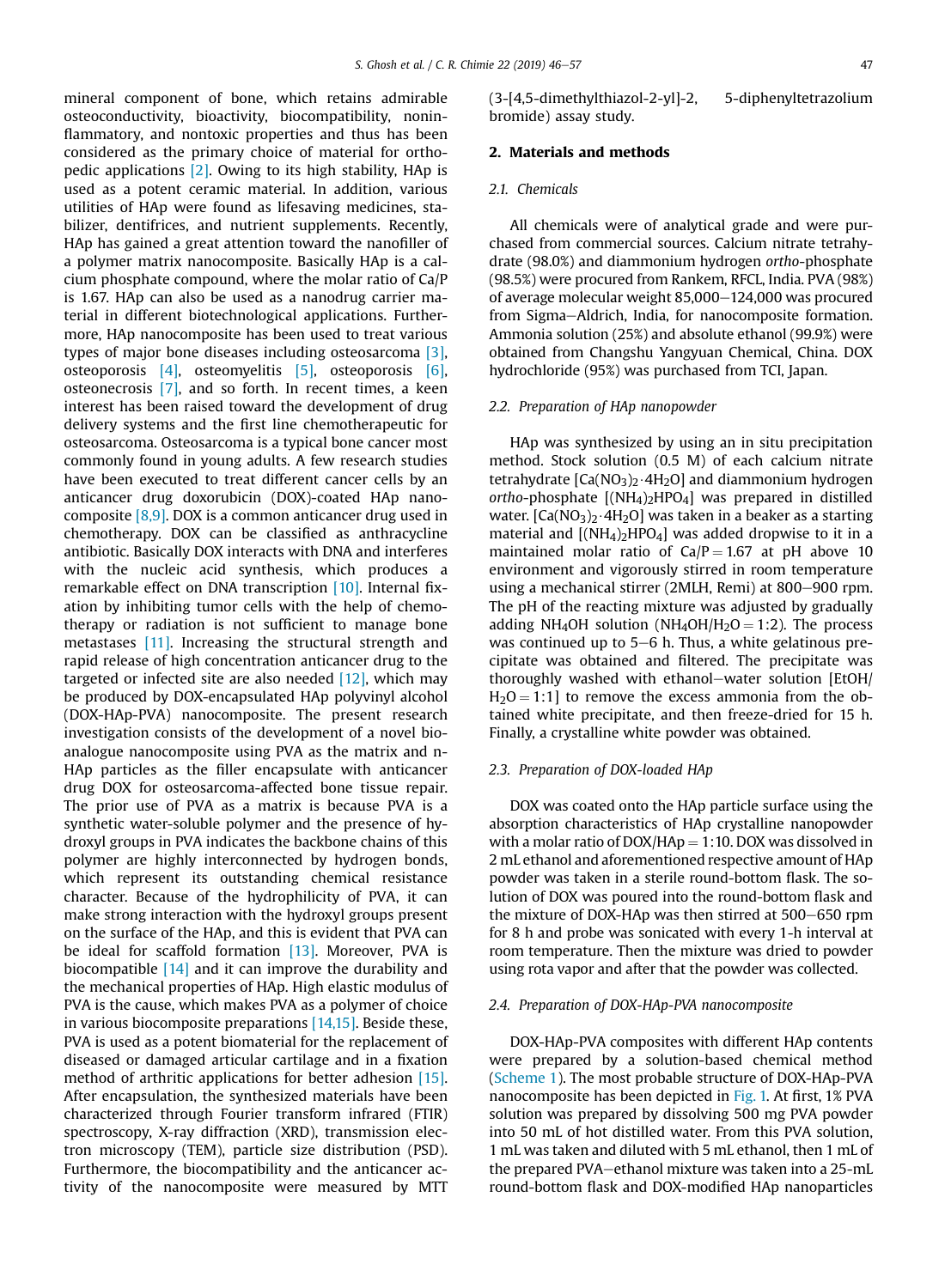

Scheme 1. Synthesis of DOX-HAp-PVA nanocomposite.



Fig. 1. Most probable chemical structure of DOX-HAp-PVA nanocomposite.

were added slowly with vigorous stirring using a magnetic stirrer (500 $-650$  rpm) at room temperature, and the stirring was allowed for 8 h with intervallic sonication. The resulting mixture was kept in a vacuum desiccator to remove the bubbles and rotavapored followed by high vacuum pumping (FD 12, Crompton Greaves Ltd., India) for the drying purpose.

#### *2.5. Characterization*

The solid raw materials and the prepared nanocomposites were weighed using analytical balance (Model

ME204, Mettler Toledo, India). For drying purpose rota vapor (Model R-100, BUCHI) and high vacuum pump (FD 12, Crompton Greaves Ltd.) were used. For the sonication purposes, probe sonicator (Model Processor Sonopros PR-250 MP, Oscar Ultrasonics Pvt Ltd., India) was used.

The functional groups present in the HAp powder, PVA, and nanocomposite samples were identified and the nature of bonding between the particles and the polymer matrix was analyzed by FTIR spectrometry analysis (Model NEXUS870, FTIR, Thermo Nicolet, Madison, WI) within the scanning range of 4000–400  $cm^{-1}$ . The pellet was prepared by mixing 2 mg of the sample with 200 mg of oven-dried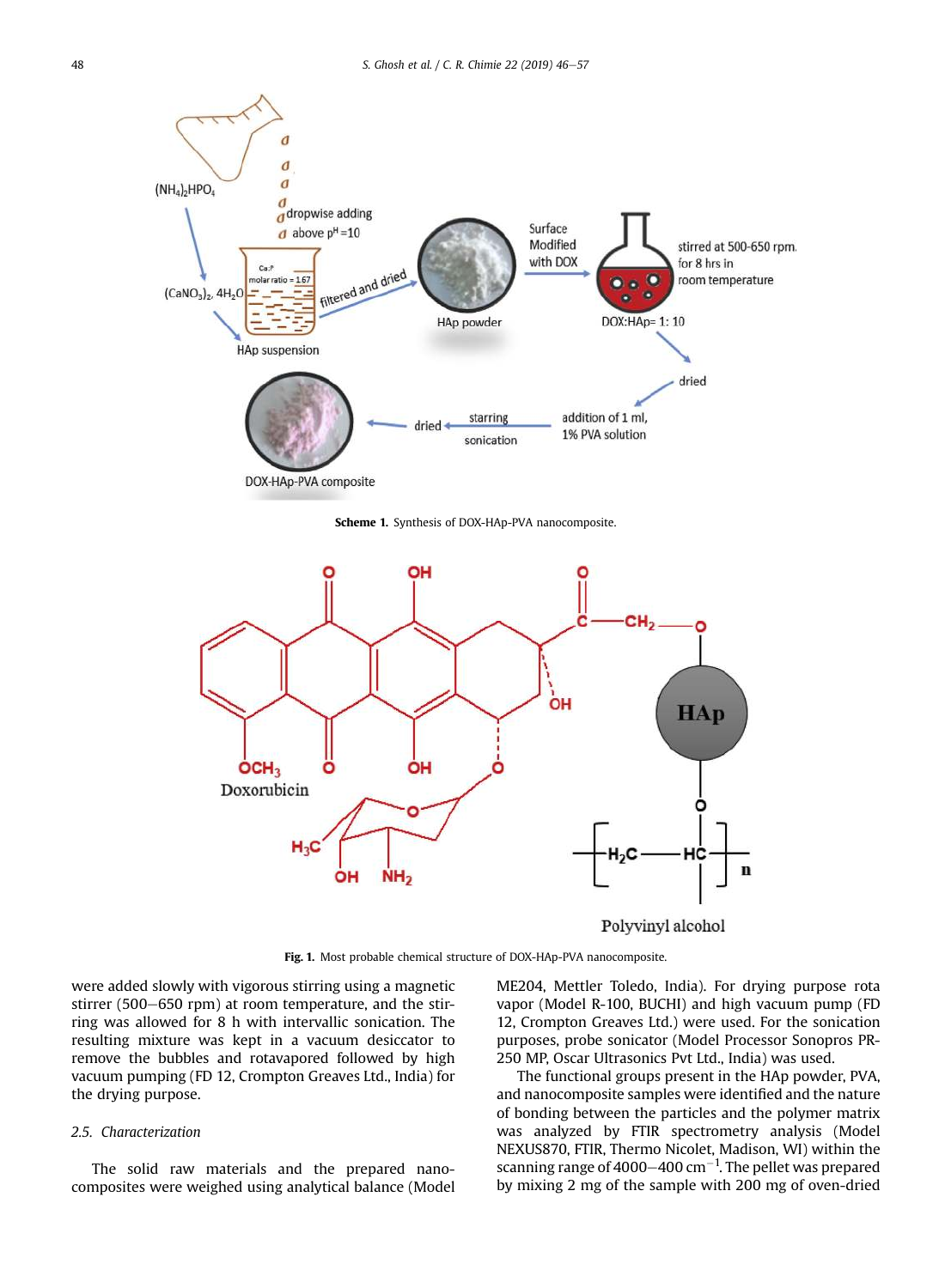spectroscopy grade potassium bromide (Sigma-Aldrich, Germany).

XRD (Model PW 1729, Philips, Holland) was done for the phase analysis of prepared pure HAp powder and the composite samples using 35 mA and 40 kV current, with a monochromatic Cu K $\alpha$  (target) radiation ( $\lambda = 1.5405$  Å) with a step size of 0.04 $\degree$  2 $\theta$ , a scan rate of 0.02 $\degree$  2 $\theta$ /s, and a scan range from  $2\theta = 20^{\circ} - 60^{\circ}$ . The crystallite size and crystallinity of the HAp crystals in the nanocomposite samples was determined using XRD technique.

TEM of HAp powder, DOX-HAp, and DOX-HAp-PVA nanocomposites was done through a Phillips CM 200 to observe the morphology, particle size, and dispersion of the particles in the polymer matrix with an acceleration voltage of 200 kV. A small amount of pure HAp powder and DOX-HAp-PVA nanocomposite samples was dispersed in ethanol and bath sonicated for total 8 h at room temperature. Then the TEM samples were prepared by depositing a few drops of the HAp powders and DOX-HAp-PVA nanocomposite solution on two different copper grids.

Stoichiometry of HAp was observed through the energydispersive X-ray (EDX) spectroscopy.

The particle size of DOX-HAp-PVA nanocomposite was also analyzed through dynamic light scattering, Zetasizer nanoparticle analyzer (Model Merlvern). For that purpose, 0.5 mg of DOX-HAp-PVA nanocomposite powder was dissolved in 5 mL of deionized water and stirred well by sonication for 2 h to reduce the particle agglomerations. Then the solution was diluted with 5 mL water and again stirred and sonicated for 30 min. Next, 0.5 µL double diluted DOX-HAp-PVA nanocomposite solution was taken and added in 1 mL distilled water and the particle size of processed solution was analyzed.

#### *2.6. Drug loading content*

Considering the UV absorption interference, the drug loading capacity was indirectly calculated as follows:

$$
\text{ Drug loading efficiency} = 100 \times \frac{W_{\text{feed drug}} - W_{\text{free drug}}}{W_{\text{feed drug}}}
$$

To determine the DOX loading efficiency, we used a UV-vis spectrometer (JASCO 720, Japan) at a wavelength of 480 nm.

## *2.7. Analysis of drug release from DOX-HAp-PVA nanocomposite*

At first, four clean autoclaved glass vials were taken. Then 1 mg/vial conjugates were taken and 2 mL of phosphate-buffered saline (PBS) (pH 5.5) was added to each vial. The release was performed in a constanttemperature shaker at 37  $\degree$ C. After 24 h, first vial was centrifuged at 10,000 rpm to separate the free drugs from the nanocomposite system and the collected supernatants were passed through *m*-columns to ensure that there were no residual nanoparticles. Likewise all of the supernatants were collected after every 24 h of interval. For the determination of released drug present in the supernatants UV spectrophotometer was used. All experiments were performed in triplicate to get perfection.

## *2.8. Cell viability and cell cytotoxicity assay*

Cell viability was investigated using an MTT assay. First, osteosarcoma bone cancer cells (MG 63) were cultured in a 96-well culture plate at a density of 3  $\times$  10<sup>3</sup> cells/well and allowed to attach for overnight. Then the cell-attached plate was washed three times with PBS solution and immersed in serum-free Dulbecco's Modified Eagle Medium (DMEM) medium (0.5 mL/well) containing different concentrations (10, 50, and 100) of 20  $\mu$ L of HAp sample and DOX-HAp-PVA nanocomposite suspension. After incubation for different periods, the nanoparticle-immersed plate was washed several times with PBS solution to remove the nanoparticle residue. The MTT stock solution (5 mg/mL) was then diluted 10 times with serum-free DMEM medium and added to each well (0.5 mL/well). These cells were further incubated for 4 h to allow the yellow dye to transform into blue formazan crystals. The unreacted dye was then removed by aspiration, and dimethylsulfoxide (DMSO)  $(400 \mu L)$  was added to each well to dissolve the blue formazan crystals. Finally, the dissolved DMSO solution was transferred to a 96-well culture plate (100  $\mu$ L/ well), and its optical density was measured with an ELISA reader (Thermo Molecular Devices Co., Union City) at a wavelength of 570 nm. Tissue culture plate was taken as control. The experiment was performed in triplicate.

#### 3. Results and discussion

The particle size of HAp powder was evaluated from TEM micrograph, which shows diameter approximately  $10-12$  nm and length of 25-35 nm with paddy seeds-like acicular crystals. Ca/P molar ratio of HAp powder is 1.67 with the specific surface area of 98.21  $\text{m}^2/\text{g}$ . The use of synthesized HAp powder with DOX provides an active step to produce drug-ceramic nanocomposites. Furthermore, the DOX-HAp system was modified with PVA, which is used as a matrix in the DOX-HAp-PVA nanocomposite. PVA helps to decrease the rapid release of DOX from the nanocomposite, for that the biodegradable polymers are used to prepare DOX loaded bioceramic scaffolds. Sustained release of drugs from porous bioceramic materials and good mechanical strength are expected from those nanocomposites.

The broad peaks were observed at  $3600 - 3100$   $cm^{-1}$  in the FTIR spectrum of HAp (Fig. 2). The presence of structural OH (3569.36 cm<sup>-1</sup>), H<sub>2</sub>O (3416.74 and 1638.46 cm<sup>-1</sup>), and  $PO_4^{3-}$  (1090.87, 1030.11, 964, 871.68, 604.31, and 564.37  $\text{cm}^{-1}$ ) were found in the FTIR spectrum of HAp. The bands at 1090.87 and 1030.11  $cm^{-1}$  are assigned to the P-O stretching vibrational mode (v3) of  $PO_4^{3-}$ , whereas the bands at 964, 871.68, 604.31, and 564.37  $cm^{-1}$  are due to P–O bending vibrational modes of  $PO_4^{3-}$  in the HAp crystals [16,17]. Thus, from the analysis of characteristic peaks found in the FTIR spectrum of HAp, it can be stated that the synthesized white powder is of stoichiometric HAp. Also some distinct peaks at wave numbers 669.53, 1032.01, 1099.40, and  $3443.11$   $cm^{-1}$  were found from the FTIR spectrum of DOX-HAp. These peaks correspond to alkyne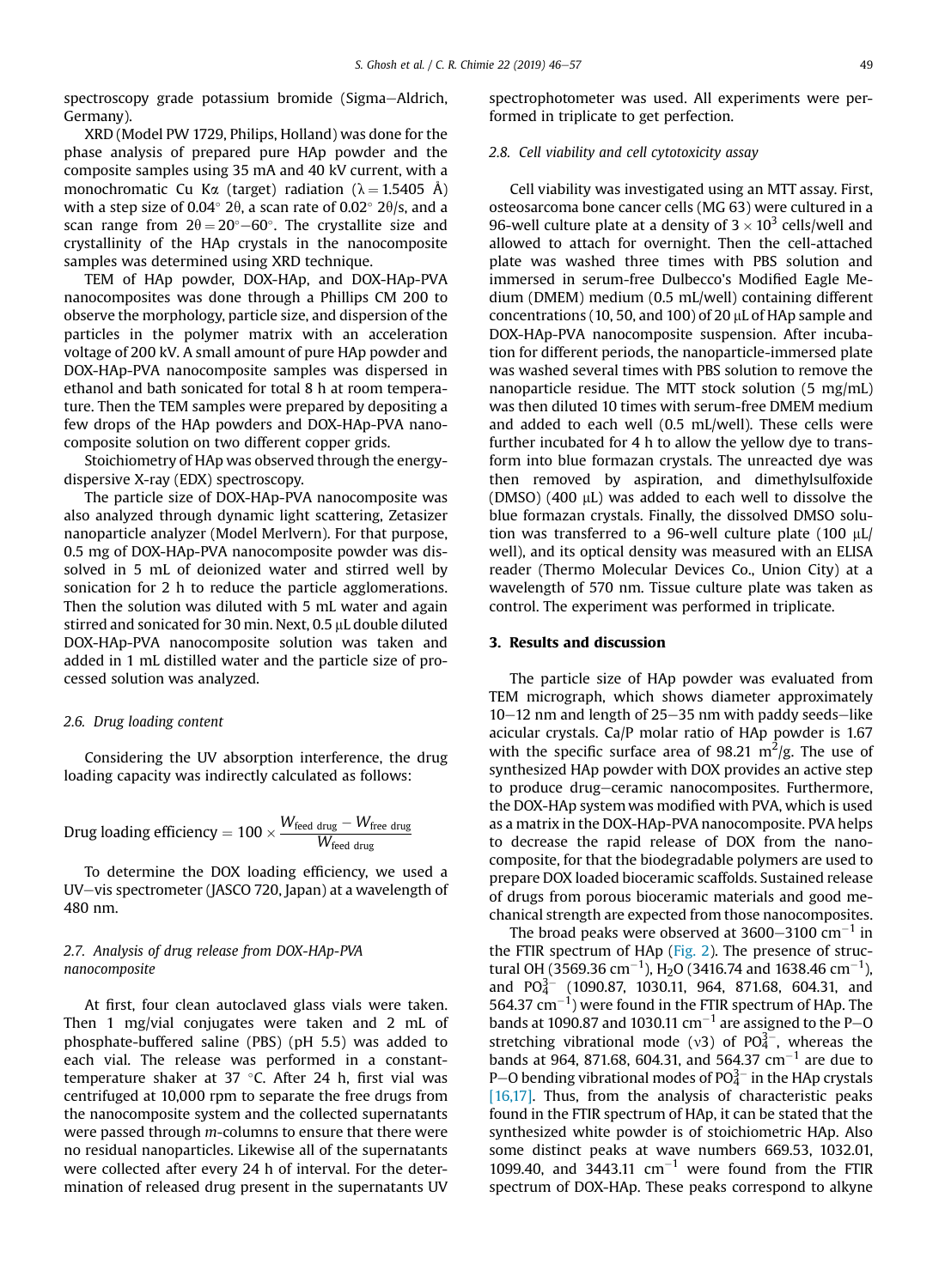

Fig. 2. FTIR spectra of HAp, HAp-DOX, and HAp-DOX-PVA nanocomposites.

C-H, aromatic C-H, aromatic C-H, and H-bonded OH stretch (Table 1) [18]. The band at 1622  $\rm cm^{-1}$  of DOX loaded HAp nanocomposite may be due to the overlapping bands of pure DOX at 1637.12  $\text{cm}^{-1}$  and HAp at 1630.72  $\text{cm}^{-1}$ indicating association of DOX with HAp particles [19]. Beside these, a band at 2043.54  $cm^{-1}$  was found in the DOX-HAp FTIR spectrum, which may be due to overlap of 2077.63  $\rm cm^{-1}$  of HAp and 2085.67  $\rm cm^{-1}$  of DOX. The  $\rm -CH_2\rm$ asymmetric stretching band of PVA at 2947.23 and  $831.31$   $cm^{-1}$  was found from the DOX-HAp-PVA FTIR spectrum. The asymmetric bending vibration of the  $-CH_2$ group of PVA molecule at 1384  $\rm cm^{-1}$  and structural OH at

Table 1

FTIR peak positions of various functional groups of HAp, DOX-HAp, DOX-HAp-PVA nanocomposite before and after composite formation.

|                | Sl. No. Assignments                           | $HAp$ (cm <sup>-1</sup> ) | $\rm (cm^{-1})$ | HAp-DOX HAp-DOX-PVA<br>$\rm (cm^{-1})$ |
|----------------|-----------------------------------------------|---------------------------|-----------------|----------------------------------------|
| 1              | Structural OH                                 | 3569.36                   | 3569.36         | 1613.68,                               |
|                |                                               |                           |                 | 3569.36                                |
|                | H <sub>2</sub> O                              | 3416.74.                  |                 |                                        |
|                |                                               | 1638.46                   |                 |                                        |
| $\overline{2}$ | P-O vibrational                               | 1090.87.                  | 1032.01         | 1032.01                                |
|                | mode ( $v3$ ) of PO <sub>4</sub> <sup>-</sup> | 1030.11                   |                 |                                        |
| 3              | $P$ –O bending                                | 964, 871.68,              | 964             | 964                                    |
|                | vibrational mode<br>of $PO_{4}^{3-}$          | 604.31, 564.37            |                 |                                        |
| 4              | Alkyne C-H                                    |                           | 669.53          |                                        |
| 5              | Aromatic C-H                                  |                           | 1032.01,        |                                        |
|                |                                               |                           | 1099.40         |                                        |
| 6              | H-bonded OH                                   |                           | 3443.11         |                                        |
|                | stretch                                       |                           |                 |                                        |
| 7              | $-CH2$ asymmetric                             |                           |                 | 2947.23,                               |
|                | stretching                                    |                           |                 | 831.31                                 |
| 8              | $-CH2$ asymmetric                             |                           |                 | 1381.03                                |
|                | bending                                       |                           |                 |                                        |
| 9              | $C - O$                                       |                           |                 | 1095.57                                |

 $1618$  cm<sup>-1</sup> were found to be shifted, which correspond to 1381.03 and 1613.68  $cm^{-1}$  in the DOX-HAp-PVA spectrum. The structural OH at 3569.36  $\rm cm^{-1}$  was found almost at the same position for all three FTIR spectra. The stretching vibration of C-O is traced at 1095.57  $cm^{-1}$  [20]. The P-O vibrational mode ( $v3$ ) of PO $_4^{3-}$  at 1030.11 cm<sup>-1</sup> in HAp crystals was found shifted at 1032.01  $cm^{-1}$  in both FTIR spectra of DOX-HAp and DOX-HAp-PVA. This observation indicates that the prepared material is composed of HAp, DOX, and PVA particles.

The XRD pattern of the synthesized apatite powder has been presented in Fig. 3. The *d*-values correspond to that of calcium HAp  $[Ca_{10}(PO_4)_6(OH)_2]$ . The broadening of XRD peaks indicates the synthesized HAp powder is nanocrystalline in nature. Scherrer's equation  $(D =$  $0.9 \lambda/\beta_{\text{sample}}$  cos  $\theta$ ) was applied to calculate the mean crystallite size of synthesized HAp, where *D* is the average crystallite size (in  $\AA$ ),  $\beta_{\text{sample}}$  is the crystallite size contribution to the peak broadening of the diffraction line for the sample measured at half of its maximum intensity in "radian",  $\lambda$  is the wavelength of X-rays, and  $\theta$  is Bragg's diffraction angle. The peak width  $\beta_{sample}$  is calculated using the equation  $\beta^2_{sample} = \beta^2_{exp}$  –  $\beta^2_{inst}$ , where  $\beta_{exp}$  is the experimentally measured full width of the peak at half of the maximum intensity, and  $\beta_{inst}$  is the instrumental broadening contribution determined from a silicon standard. The average crystallite size for the synthesized HAp powder is found to be 24 nm.

XRD patterns of the DOX-HAp and DOX-HAp-PVA nanocomposites are presented in Fig. 3. Scherrer's equation is also used to calculate the crystallite size of both nanocomposites. The crystallite size of DOX-HAp was found to be 22 nm using Scherrer's equation, whereas the crystallite size was decreased to 17 nm for DOX-HAp-PVA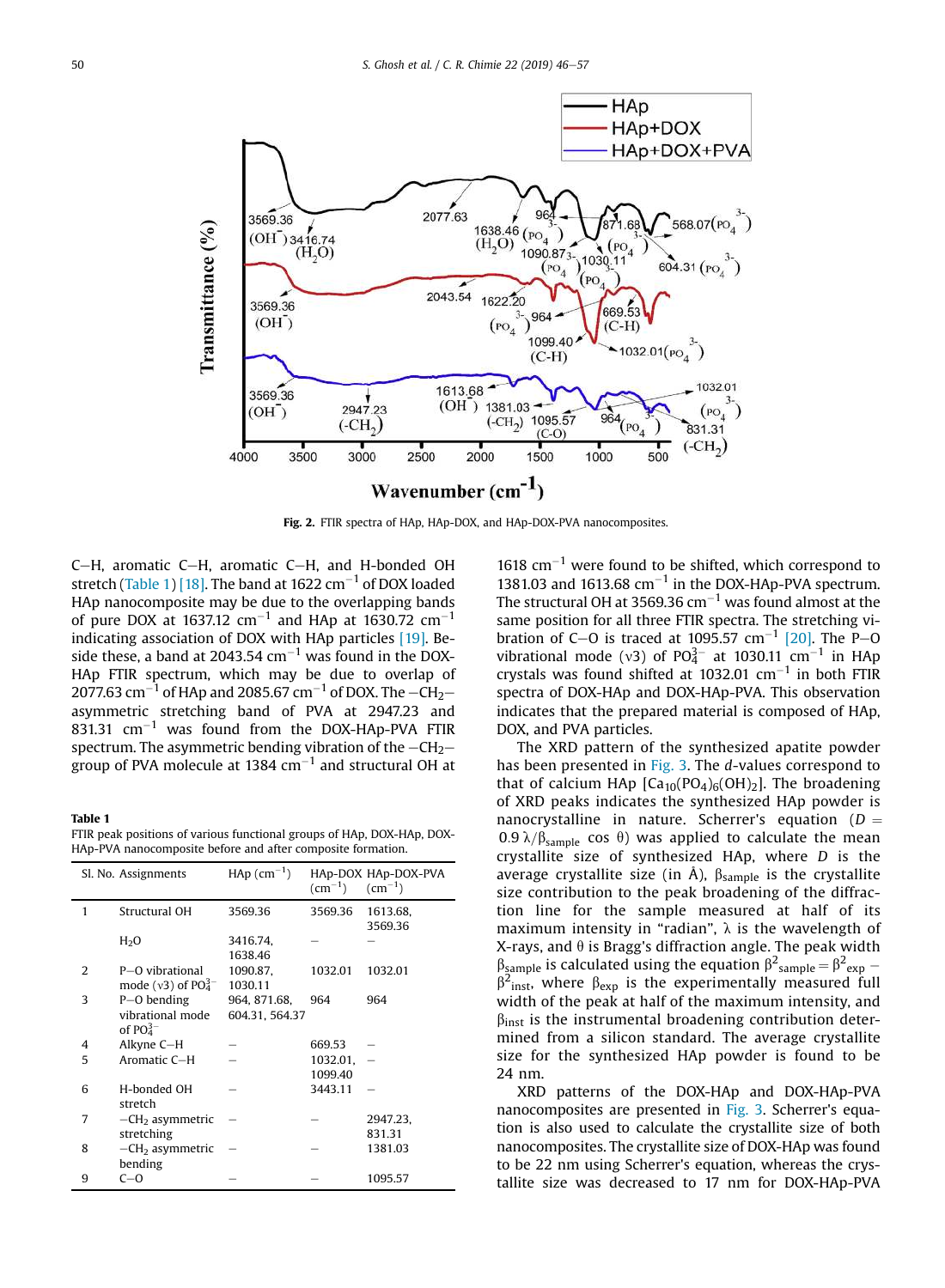

Fig. 3. XRD patterns of HAp, DOX-HAp, and DOX-HAp-PVA nanocomposites.

nanocomposite. The XRD peaks of HAp (210) shifted to higher and (102) shifted to lower  $2\theta$  in DOX-HAp XRD micrographs as compared with HAp, that is, from  $28.78^{\circ}$  to  $29.08^\circ$  and from  $28.08^\circ$  to  $27.98^\circ$ , respectively. XRD peak (210) of DOX-HAp further shifted to  $29.08^{\circ} - 28.82^{\circ}$  in case of DOX-HAp-PVA. It is possibly because of compression from the contracting polymeric matrix through interfacial bonding. A peak of HAp at 56.76° is totally vanished from DOX-HAp XRD graph and also appeared at  $55.80^\circ$  in DOX-HAp-PVA XRD graph. The XRD peak at  $(213)$   $(2\theta = 49.36)$ of HAp has been vanished in DOX-HAp and DOX-HAp XRD graph. Simultaneously, a shift in the crystalline peak of drug ceramic composite has been observed at  $2\theta = 37.34$ . For DOX-HAp-PVA nanocomposite, it is shifted to  $2\theta = 37.16$ . Also a new peak has been found at  $2\theta = 36.42$  in the polymer matrix drug ceramic XRD graph. The peak positions before and after composite formation are given in Table 2. The shift and decrease/increase in crystallinity of each peak of the HAp in DOX after composite formation clearly indicate the presence of bonding/bond formation between HAp particles with drug and polymer matrix [15].

The morphology and the particle sizes of synthesized n-HAp powders are shown in the TEM micrographs. Fig. 4

#### Table 2

XRD peak positions of (210), (102), and (213) planes of HAp and crystalline peaks of polymer nanocomposite before and after composite formation.

| Peaks             | $XRD$ peak positions (2 $\Theta$ values in degree) |         |             |  |
|-------------------|----------------------------------------------------|---------|-------------|--|
|                   | HAp                                                | HAp-DOX | HAp-DOX-PVA |  |
| (210) Peak of HAp | 28.78                                              | 29.08   | 28.82       |  |
| (102) Peak of HAp | 28.08                                              | 27.98   |             |  |
|                   | 56.76                                              |         | 55.80       |  |
| (213) Of HAp      | 49.36                                              |         |             |  |
|                   |                                                    | 37.34   | 37.16       |  |
|                   |                                                    |         | 36.42       |  |

shows the TEM micrographs of the synthesized HAp. The crystals are paddy seeds-like in shape for all cases. In case of HAp, the particles are more or less uniform in sizes, and micrograph depicts the acicular paddy seeds-like crystals in the nanometer range having approximately  $10-12$  nm diameter by  $25-35$  nm length (Fig. 4a). A little bit uniformity of particles was found in the TEM micrograph of DOX-HAP nanocomposite, with acicular paddy seeds-like crystals in the nanometer range having approximately  $10-15$  nm diameter by  $45-50$  nm length (Fig. 4b). The presence of agglomerations between the particles was seen in the micrographs of HAp and DOX-HAP nanocomposite. In a comparison of HAp and DOX-HAp less agglomerations were observed in the TEM micrograph of prepared DOX-HAp-PVA nanocomposite. In case of DOX-HAp-PVA nanocomposite, the particles are of approximately  $10-15$  nm in diameter with  $65-85$  nm in length (Fig. 4c). Polycrystallinity of HAp powder was found in all of the TEM micrographs. Moreover, less agglomeration is observed in case of DOX-HAp-PVA TEM micrographs for the use of PVA as a polymer matrix, which may be due to lowering of the surface energy of HAp nanoparticles.

The TEM micrograph (Fig. 4) of HAp depicts the acicular paddy seeds-like crystals in the nanometer range having approximately  $10-12$  nm diameter by  $25-35$  nm length with agglomerations. The diameter and the length of HAp particles found in TEM micrographs are almost same as found by the other researchers elsewhere [21,22]. According to the nucleation-aggregation-agglomeration growth mechanism theory HAp particles can undergo through the following steps: (a) nucleation and growth to form HA nanocrystallites; (b) aggregation of elemental nanocrystals by molecular attractions of different nanometric/colloidal scale forces, which cause surface free energy minimization; and (c) further crystal growth, at a constant residual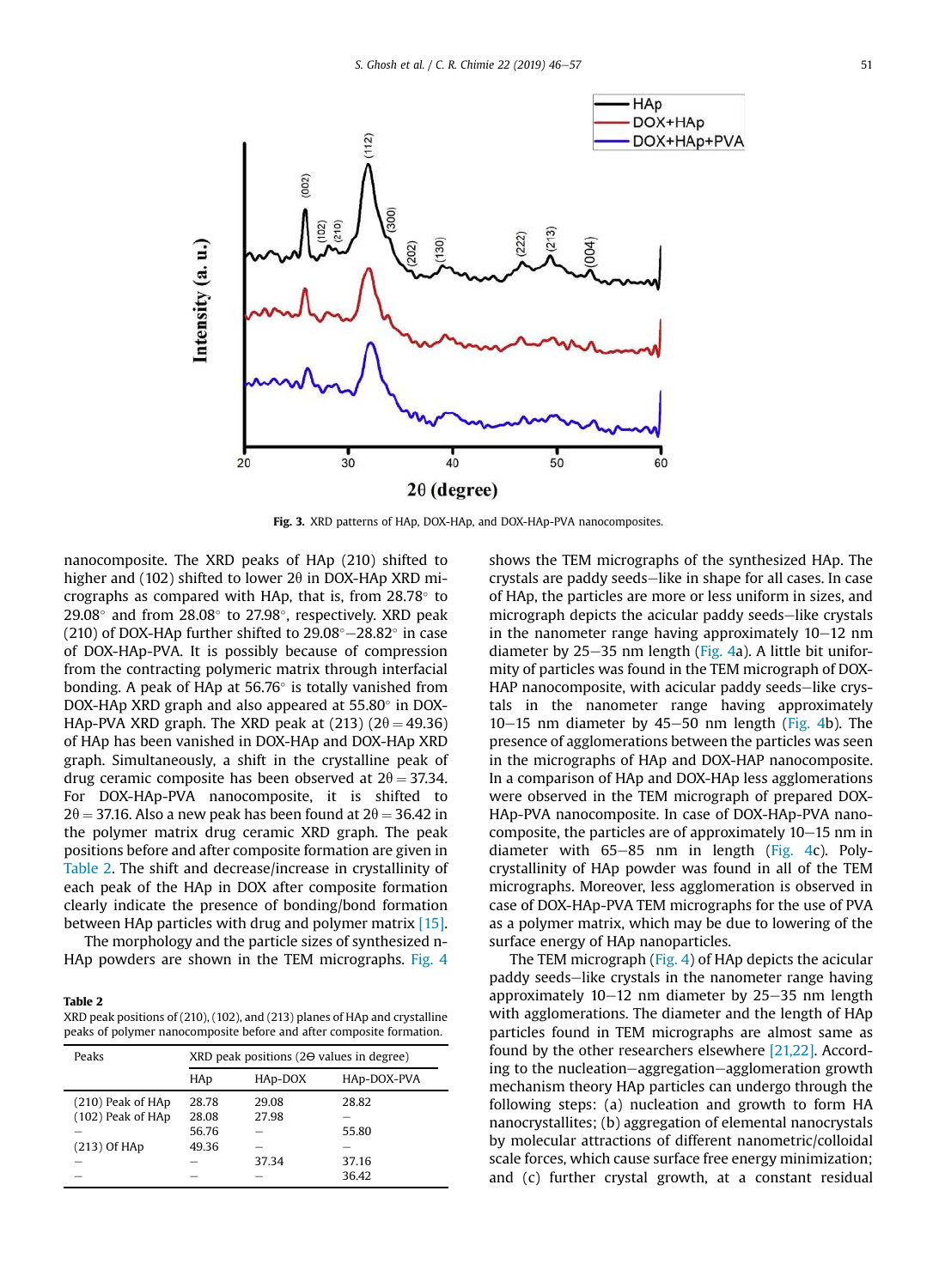

Fig. 4. TEM micrographs of (a) HAp powders, (b) DOX-HAp nanocomposite (c) DOX-HAp-PVA nanocomposite. Selected area electron diffraction (SAED) pattern of (d) HAp, (e) DOX-HAp nanocomposite, and (f) DOX-HAp-PVA nanocomposite.

supersaturation, acting as a cementing agent inside the aggregates to form agglomerate [23]. Nanoparticles have a very high surface area. So if we think about the surface of any nanoparticulates, the cohesive forces between molecules work on the neighboring atoms. However, the unsatisfied atoms exist on the surface of the material, which do not have neighboring atoms above them. So a stronger attractive force between the nearest neighbors on the surface is exhibited by surface atoms, that is, surface tension. This may be the cause of nanoparticle agglomerations and the size (94 nm) of pure small HAp particles represented through PSD (described in Fig. 5).

Nanosized crystallites are found in many powders but most are agglomerated when found in the dry state and redispersion is quite difficult. Generally PSD (described briefly in Fig. 5) is a manner to measure the degree of agglomerations, range of distribution of agglomerates, and also is an important aspect to define the suitability of powders for various applications [24], whereas TEM microscopy may depict the singular particular dimensions of nanoparticles with a few or less agglomerations [24].

In the given EDX, Fig. 6 shows the presence of Ca and P in HAp and DOX-HAp-PVA composite. The given HAp and DOX-HAp-PVA composite gives the stoichiometric ratio of  $Ca/P = 1.674$  and 1.651, respectively, in the elemental analysis (Table 3). The observed  $Ca^{2+}/PO4^{3-}$  number ratio (1.674 and 1.651) against a calculated value (1.67) indicates that the synthesized HAp and the HAp used in the preparation of DOX-HAp-PVA nanocomposite are stoichiometric in nature.

The PSD of HAp particles and the PVA-coated DOX-HAp nanocomposite sample were done by using dynamic light scattering technique (Fig. 5). The hydrodynamic size of HAp nanoparticles was received as approx. 94 nm (Fig. 5a), whereas the hydrodynamic size of DOX-HAp-PVA nanocomposite was found to be approx. 79 nm (Fig. 5b). Thus the result clearly supports the TEM study of HAp and DOX-HAp-PVA nanocomposites, which depicts that agglomeration is decreased for DOX-HAp-PVA nanocomposite rather than only particular solution. This may be due to the use of DOX, which acts as a surface anchoring agent to prevent particle agglomerations; for that it may control the hydrodynamic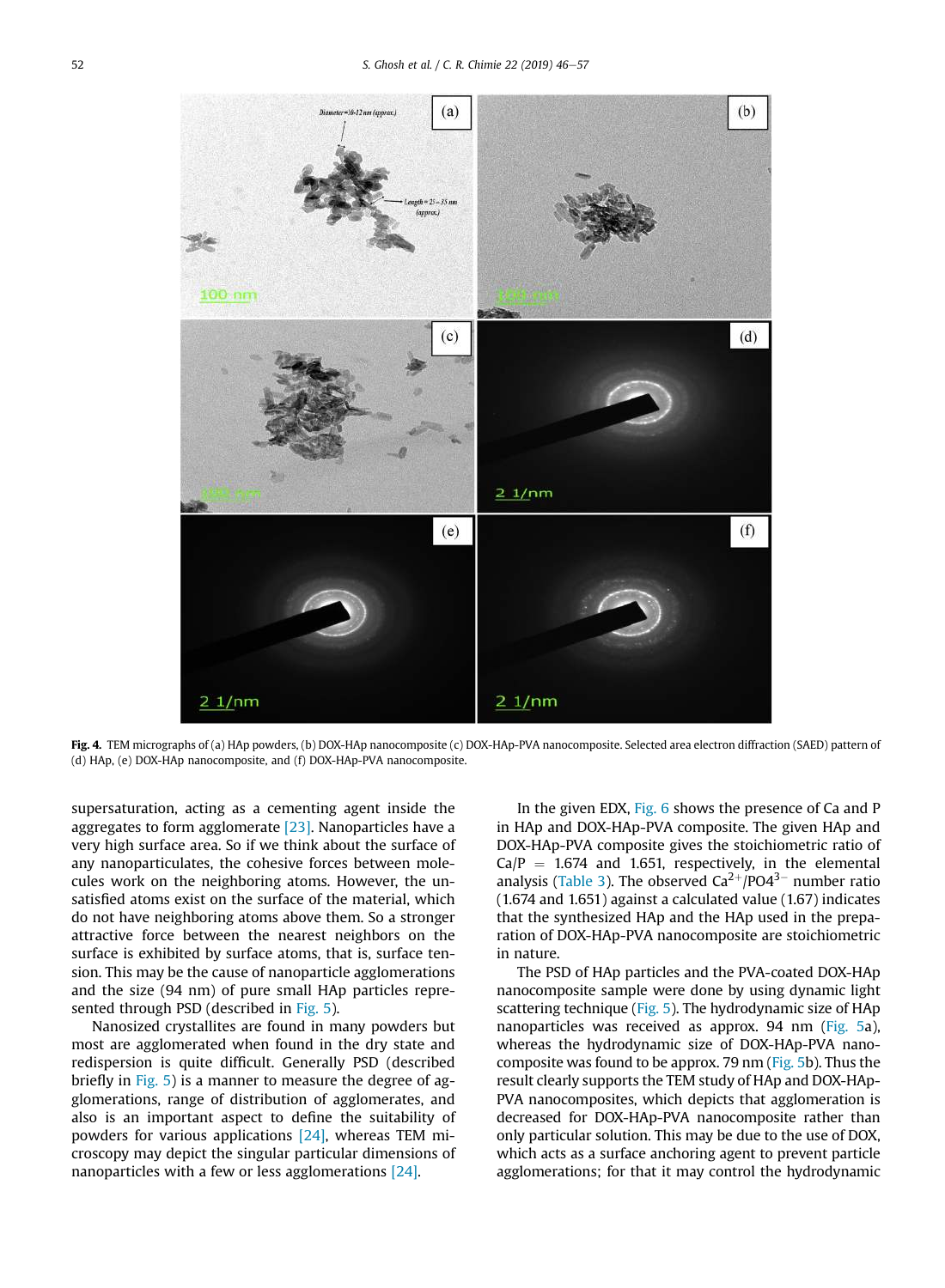

Fig. 5. PSD of (a) pure HAp and (b) DOX-HAp-PVA nanocomposite.



Fig. 6. EDX of (a) HAp and (b) DOX-HAp-PVA nanocomposite.

size of particles and uniformity in dispersion of particles present in the polymer matrix, which may also be responsible for the improvement of physicochemical and biological properties in DOX-HAp-PVA nanocomposite.

In the present study, the burst release of DOX was observed at 37 $\degree$ C and at low pH. A time-dependent DOX release study was done by Akbarzadeh et al. [25] and also concluded that the cumulative release rate of DOX

| Table 3 |                                                        |
|---------|--------------------------------------------------------|
|         | EDX data of HAp powders and DOX-HAp-PVA nanocomposite. |

| Element                                    | Synthesized<br>$HAp$ (atom $%)$ | HAp from<br>drug polymer<br>composite (atom %) |
|--------------------------------------------|---------------------------------|------------------------------------------------|
| C K                                        | 38.23                           | 45.05                                          |
| O K                                        | 28.31                           | 26.54                                          |
| P K                                        | 11.10                           | 9.92                                           |
| Ca K                                       | 18.59                           | 16.38                                          |
| Cu K                                       | 3.78                            | 3.11                                           |
| Total                                      | 100                             | 100                                            |
| Observed $Ca^+/PO4^{3-}$<br>number ratio   | 1.67                            | 1.65                                           |
| Calculated $Ca^+/PO4^{3-}$<br>number ratio | 1.67                            | 1.67                                           |

increases in low pH with increased temperature. Four clean autoclaved glass vials were taken. Then 1 mg/vial conjugates were taken and 2 mL of PBS (pH 5.5) was added to each vial. The release of DOX was performed in a constanttemperature shaker at 40 $^{\circ}$ C. After 24 h, first vial was centrifuged at 10,000 rpm to separate the free drugs from the nanocomposite system and the collected supernatants were passed through *m*-columns to ensure that there were no residual nanoparticles. Likewise all of the supernatants were collected, respectively, after 24, 48, 72, and 96 h of interval (Fig. 7). The determination of drug release was performed by UV-vis spectrophotometer. Five different concentrations of DOX were prepared and the absorbance of the each sample was taken by UV spectrophotometer at 480 nm, and the standard curve of DOX was prepared using the equation,  $y = mx + c$ . Also the release curve was obtained by plotting the UV data of supernatants with respect to the DOX standard curve. All experiments were performed in triplicate.

Sustain release of DOX from synthetic biodegradable polymers has some advantages that the loaded drugs can release from the scaffolds over a period of days to several weeks [26], and the treatment of cancer by chemotherapy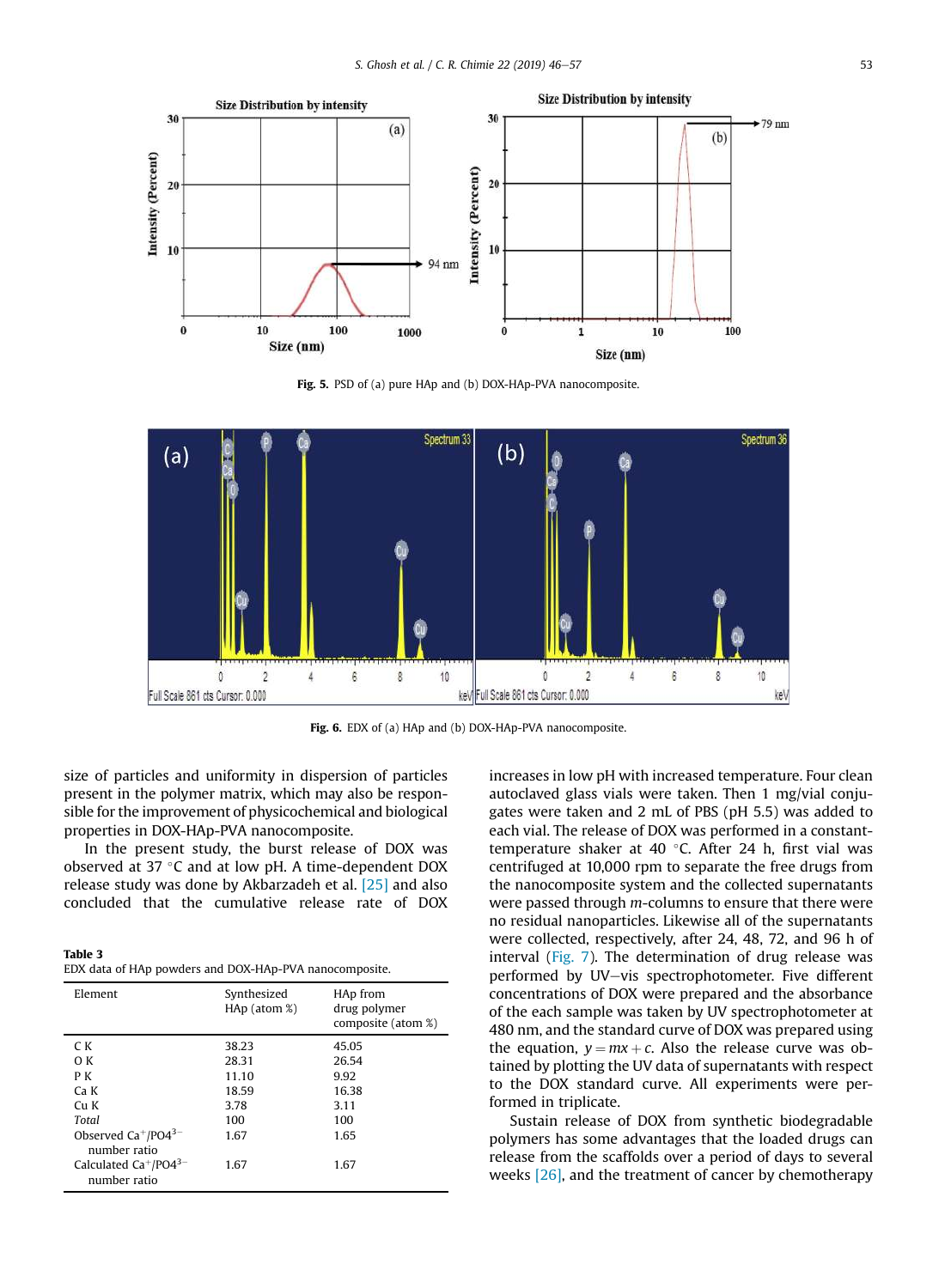

Fig. 7. Supernatants of DOX-HAp-PVA nanocomposite at different time durations.

over a certain time is the primary needs to inhibit cancer proliferation. On this concern, it is also possible to monitor the different stages and physiological conditions of the tumor cells after giving medications, which may open another window for further research. Basically interconnected polymer fibers create pores in resulting scaffolds, which inhibit the illusion of drug from scaffolds [27], and the fine pores of fibrous polymer may be responsible for the release of DOX in a controlled manner from composite. In addition, drug (DOX) diffusion through layers of polymer may cause for the more controlled and prolonged release rate of DOX from DOX-HAp-PVA composite [27]. From this release curve  $(Fig. 8)$ , it can be stated that the burst release of DOX was increased in first 72 h and after that the release was same or stopped.

The MTT assay is a colorimetric assay for assessing cell metabolic activity. The yellow tetrazolium MTT reagent is reduced by metabolically active cells and resulting intracellular purple formazan can be solubilized and quantified by spectrophotometric means. In the reaction of MTT, the yellow color tetrazolium salt losses its color and turned into purple. The color reduction is directly proportional to the

number of living cells. The measured optical density is directly proportional to the number of viable cells present in the culture medium. Therefore, MTT assay can be used as a quantitative assay to determine the cytotoxicity of materials and the viability/proliferation of the cells. The effect of pure HAp nanocrystals on osteosarcoma bone cancer cells (MG 63) was examined to evaluate its cytocompatibility. Two different concentrations of pure HAp were used and the obtained data are presented in Fig. 9 through graphical presentation. MTT is a water-soluble tetrazolium salt, which reacts with the mitochondria (mitochondrial dehydrogenase) of metabolically active cells and converts the soluble yellow MTT tetrazolium salt into an insoluble purple formazan. Formazan is an impermeable product accumulated in cell membranes with loss of integrity, and using this method, living cells can be estimated. The analyzed MTT result exposes a good cytocompatibility of HAp nanocrystals and no apparent toxicity of HAp toward MG 63 cells, even at higher concentrations of 10 and 50  $\mu$ g/ mL. Also the viability was obtained over 90%. This study based on cytocompatibility of HAp nanoparticle narrates that it is a potential bioactive material for biomedical



Fig. 8. *In vitro* release pattern of DOX from DOX-HAp-PVA nanocomposite into PBS (pH = 5.5) at 37 °C.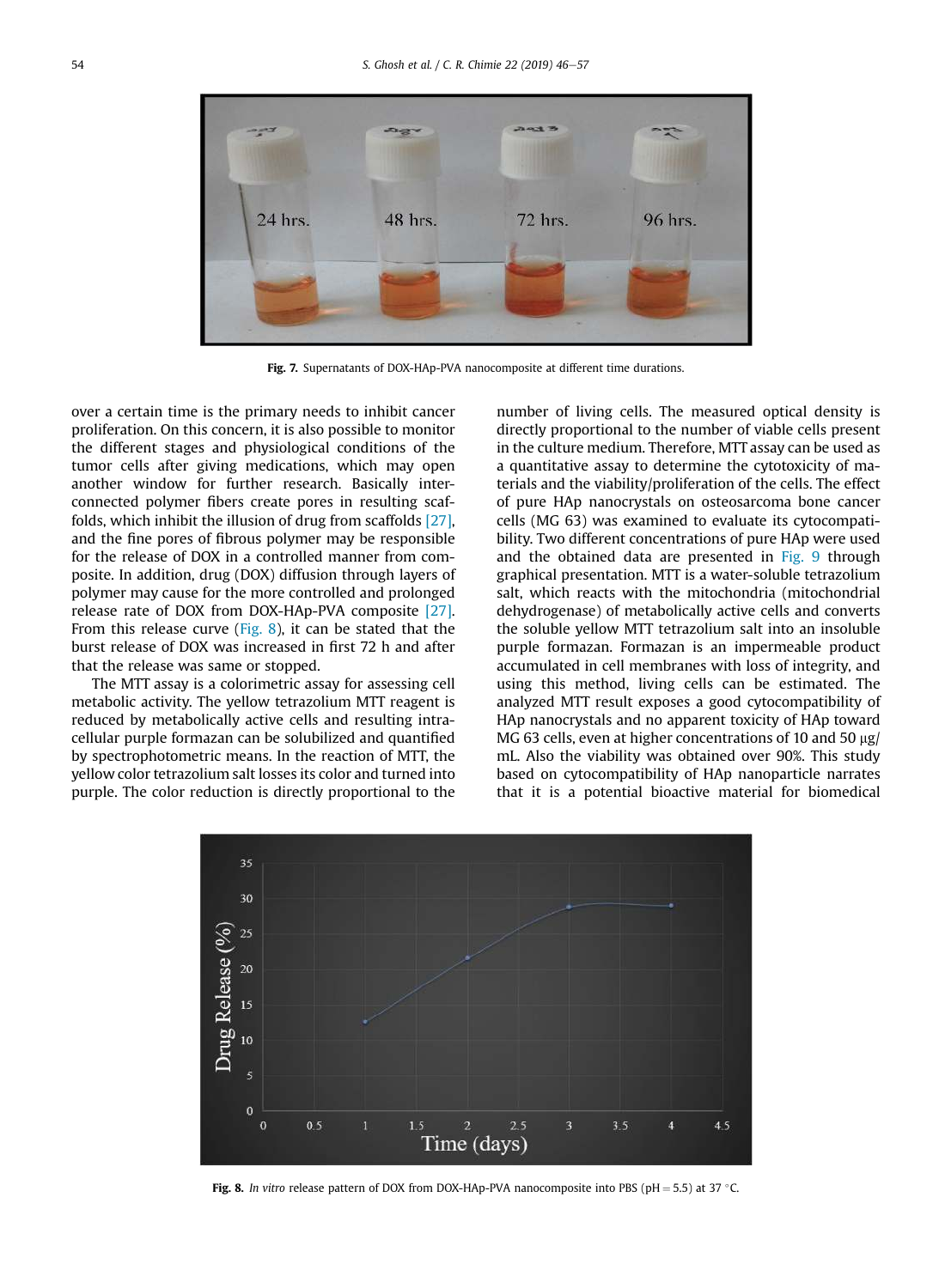

Fig. 9. The MTT assay of cells (MG 63) cultured on HAp samples with different concentrations. Error bars represent the mean  $\pm$  SD of three samples (*n* = 3).

applications, especially as a drug carrier in nanodrug delivery systems.

Cytotoxicity studies of DOX-HAp and DOX-HAp-PVA nanocomposites were assessed on the MG 63 osteosarcoma cell line using an MTT assay (Fig. 10). MG 63 cells were treated with different concentrations of DOX-HAp and DOX-HAp-PVA nanocrystals (Fig. 11) and allowed to incubate for the periods of 24 and 48 h, respectively, at 37  $\degree$ C in a CO<sub>2</sub> 5% humidified incubator. It was observed that the cell inhibition rate was increased when the concentration of the samples increased during the incubation periods. Fig. 10 describes that MG 63 was more sensitive to DOX-HAp nanocomposite as compared with DOX-HAp-PVA nanocomposite for 24 h. But it was observed that DOX-HAp-PVA nanocomposite was found to be more sensitive than DOX-HAp nanocomposite at the next 48 h. The differences in cytotoxicity of the two nanocomposites explained by many researchers that the mechanism of cellular uptake of the drug occurs through a passive diffusion mechanism [28]. In the case of polymer-coated drug ceramic nanocomposite,



Fig. 10. The MTT assay of MG 63 cells cultured on nanocomposite samples with different concentrations. Error bars represent the mean ± SD of three samples  $(n = 3)$ .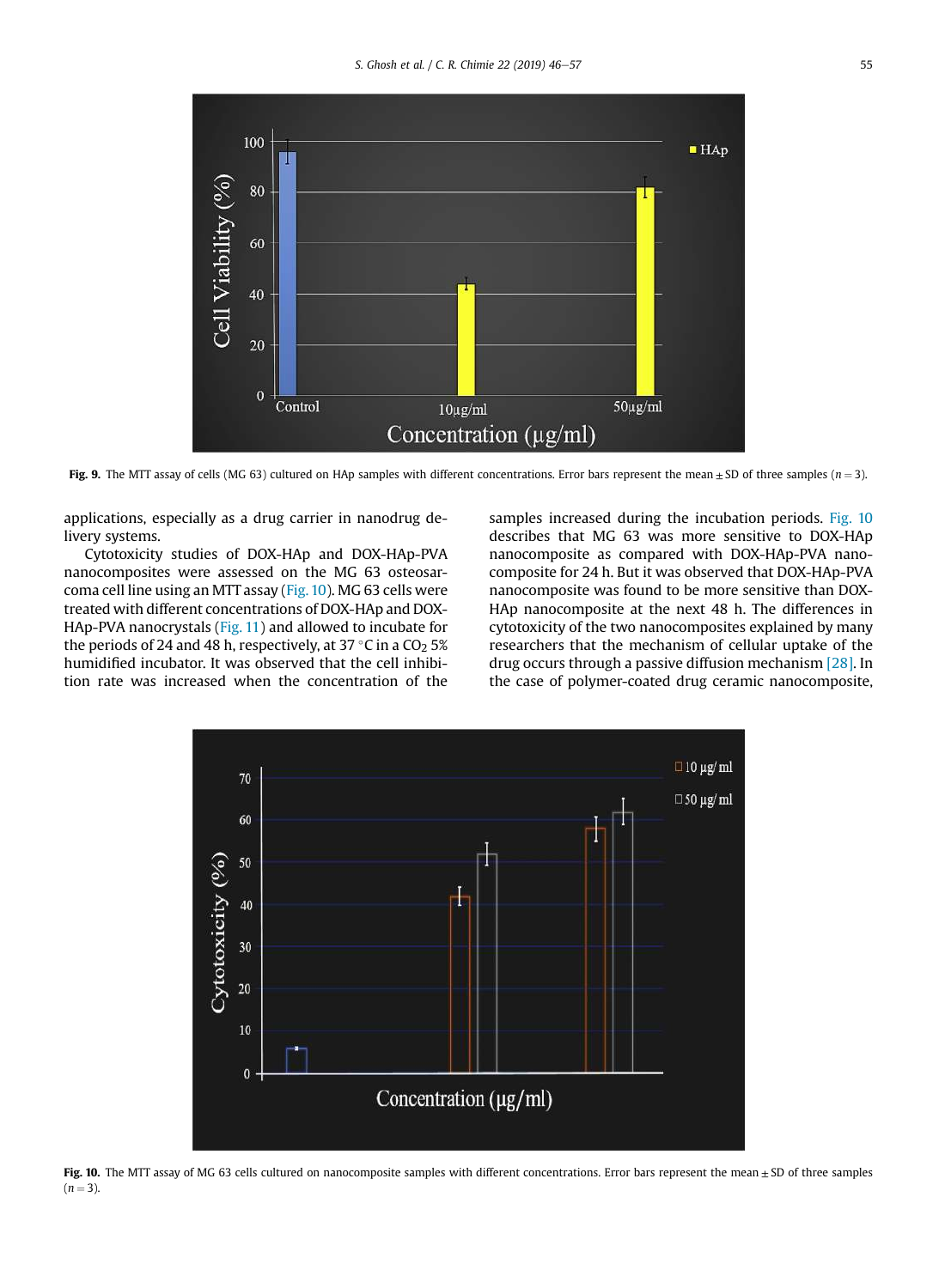

Fig. 11. Optical micrograph of (a) control, (b) DOX-HAp-treated MG 63 after 24 h, (c) DOX-HAp-treated MG 63 after 48 h, (d) DOX-HAp-PVA-treated MG 63 after 24 h, and (e) DOX-HAp-PVA-treated MG 63 after 48 h.

the drug has to be released in a time-dependent manner from the polymer matrix. Therefore, the concentration of the released drug from the DOX-HAp-PVA nanocomposite was increased with proportional to time and inhibited the MG 63 cell growth in a time-dependent manner.

Morphological observation through microscopic investigation (Fig. 11) is one of the most consistent tests for determining and quantifying cell viability and cell death. MG 63 cells were treated with various concentrations of DOX-HAp-PVA nanocomposite for 24, 48, and 72 h. After 72 h, the cells were observed under microscope. The treated cells were found in round shape and cell shrinkage was also observed, which depicts the apoptotic changes. Also the apoptotic bodies were found bounded with the membrane.

# 4. Summary and conclusions

A novel bioanalogue DOX-HAp-PVA nanocomposite with uniform dispersion of nanoparticles has been synthesized successfully using a simple solution-based chemical method with a significant improvement in physicochemical and biomedical properties. The use of DOX has provided an effective method toward the improvement in physicochemical and biological properties of nanocomposites. FTIR analysis clearly confirms the presence of interfacial bonding interaction between the filler and polymer matrix of the

prepared nanocomposites. Changes/shifts in XRD peaks of DOX-HAp and DOX-HAp-PVA nanocomposites after composite formation have indicated the bond formation between HAp particles with drug and the polymer matrix. The use of PVA as a polymer matrix has produced a remarkable effect on the dispersion of nanoparticles, which is further proved by TEM analysis. The particulate dimensions measured from XRD, PSD, and TEM studies are found to be comparable and in the nanoscale range. The cytocompatibility of prepared HAp was found from MTT assay, and it can be stated that the prepared HAp may supply the nutrient to bone for regeneration. A remarkable cytotoxicity toward osteosarcoma cells (MG 63) was observed when HAp is conjugated with DOX in the PVA matrix (DOX-HAp-PVA nanocomposite) with improved physicochemical properties followed by improved biological properties.

### Acknowledgments

Authors are grateful to the Indian Council of Medical Research (ICMR), New Delhi, India, for providing financial support (Project Grant No. 5/7/1263/2015-CH).

## References

[1] N. Pramanik, A. Tarafdar, P. Pramanik, J. Mater. Process. Technol. 184  $(2007)$  131-138.